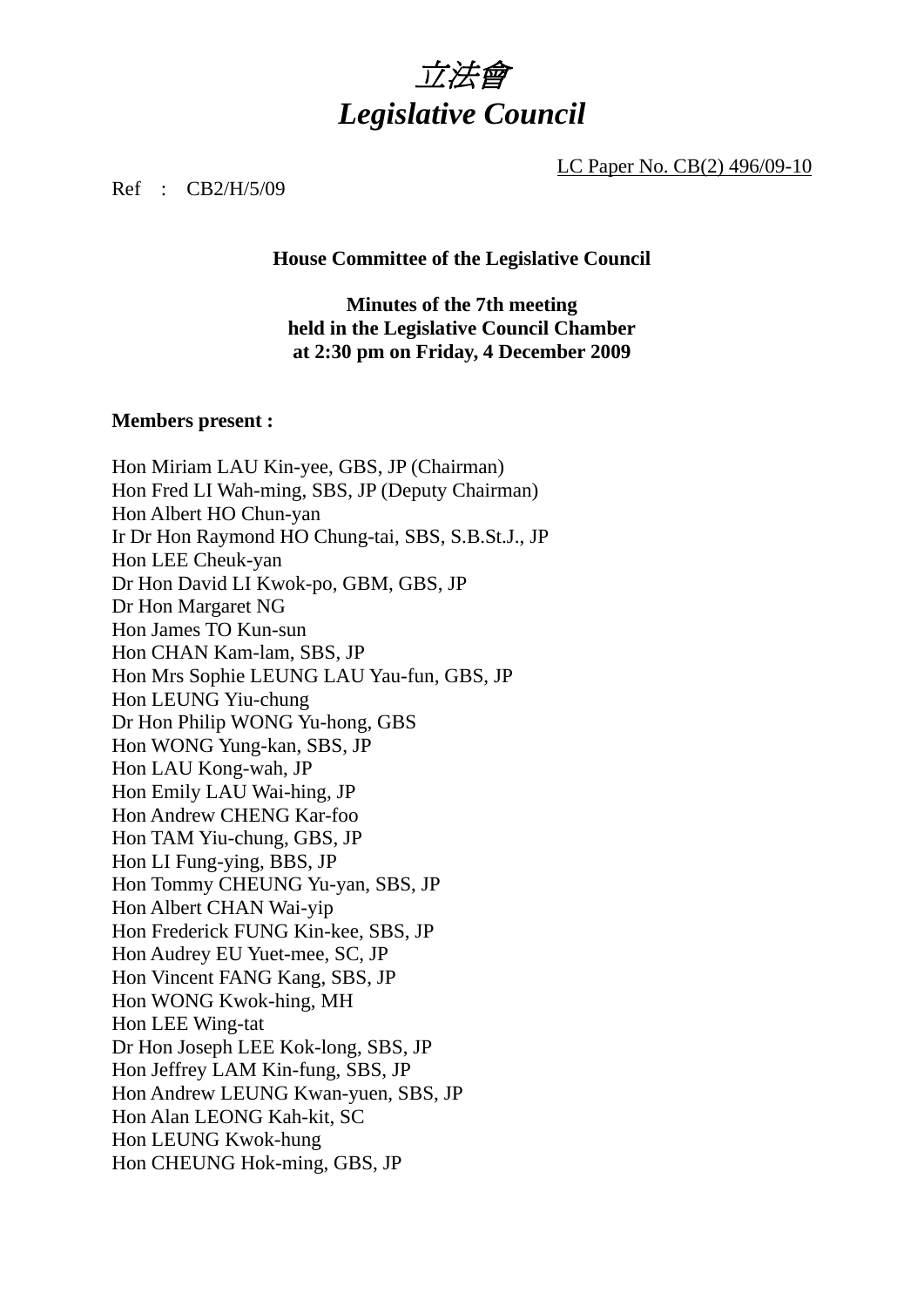Hon WONG Ting-kwong, BBS, JP Hon Ronny TONG Ka-wah, SC Hon CHIM Pui-chung Hon KAM Nai-wai, MH Hon Cyd HO Sau-lan Hon CHAN Hak-kan Hon Paul CHAN Mo-po, MH, JP Hon CHAN Kin-por, JP Hon Tanya CHAN Dr Hon Priscilla LEUNG Mei-fun Dr Hon LEUNG Ka-lau Hon CHEUNG Kwok-che Hon WONG Kwok-kin, BBS Hon IP Wai-ming, MH Hon IP Kwok-him, GBS, JP Hon Mrs Regina IP LAU Suk-yee, GBS, JP Dr Hon PAN Pey-chyou Dr Hon Samson TAM Wai-ho, JP

#### **Members absent :**

Hon CHEUNG Man-kwong Hon LAU Wong-fat, GBM, GBS, JP Hon Timothy FOK Tsun-ting, GBS, JP Hon Abraham SHEK Lai-him, SBS, JP Prof Hon Patrick LAU Sau-shing, SBS, JP Hon Starry LEE Wai-king Dr Hon LAM Tai-fai, BBS, JP Hon WONG Sing-chi Hon WONG Yuk-man Hon Paul TSE Wai-chun

#### **Clerk in attendance :**

Mrs Vivian KAM Clerk to the House Committee

#### **Staff in attendance :**

Ms Pauline NG Secretary General Mr Jimmy MA, JP Legal Adviser

Mrs Constance LI Assistant Secretary General 1 Mrs Justina LAM Assistant Secretary General 3 Mrs Percy MA Assistant Secretary General (Special Duty)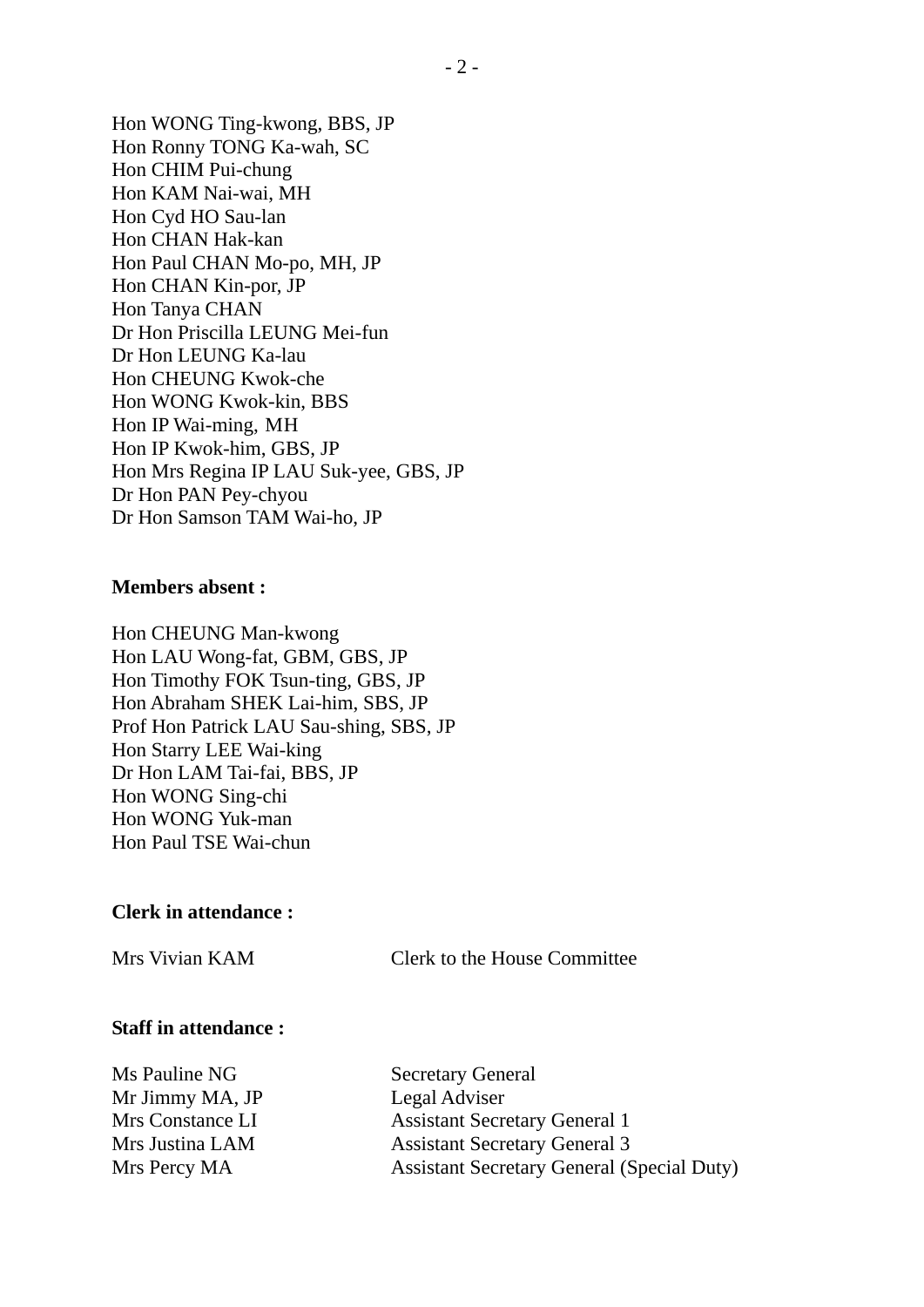| Ms Connie FUNG    | Senior Assistant Legal Adviser 1         |
|-------------------|------------------------------------------|
| Mr Arthur CHEUNG  | Senior Assistant Legal Adviser 2         |
| Mrs Sharon TONG   | Principal Council Secretary (Complaints) |
| Mr Simon WONG     | <b>Chief Public Information Officer</b>  |
| Miss Odelia LEUNG | Chief Council Secretary (2)6             |
| Mr Bonny LOO      | <b>Assistant Legal Adviser 3</b>         |
| Mr YICK Wing-kin  | <b>Assistant Legal Adviser 8</b>         |
| Ms Amy YU         | Senior Council Secretary (2)3            |
| Ms Anna CHEUNG    | Senior Legislative Assistant (2)3        |
| Mr Arthur KAN     | Legislative Assistant (2)8               |
|                   |                                          |

#### Action

**I. Confirmation of the minutes of the 6th meeting held on 27 November 2009** *(LC Paper No. CB(2) 417/09-10)* 

The minutes were confirmed.

#### **II. Matters arising**

**Report by the Chairman on her meeting with the Chief Secretary for Administration** 

2. The Chairman said that there was nothing special to report.

#### **III. Business arising from previous Council meetings**

**Legal Service Division report on subsidiary legislation gazetted on 27 November 2009 and tabled in Council on 2 December 2009**  *(LC Paper No. LS 23/09-10)* 

3. The Chairman said that two items of subsidiary legislation, including one Commencement Notice, were gazetted on 27 November 2009 and tabled in the Council on 2 December 2009.

4. Members did not raise any queries on these two items of subsidiary legislation.

5. The Chairman reminded Members that the deadline for amending these items of subsidiary legislation was 16 December 2009.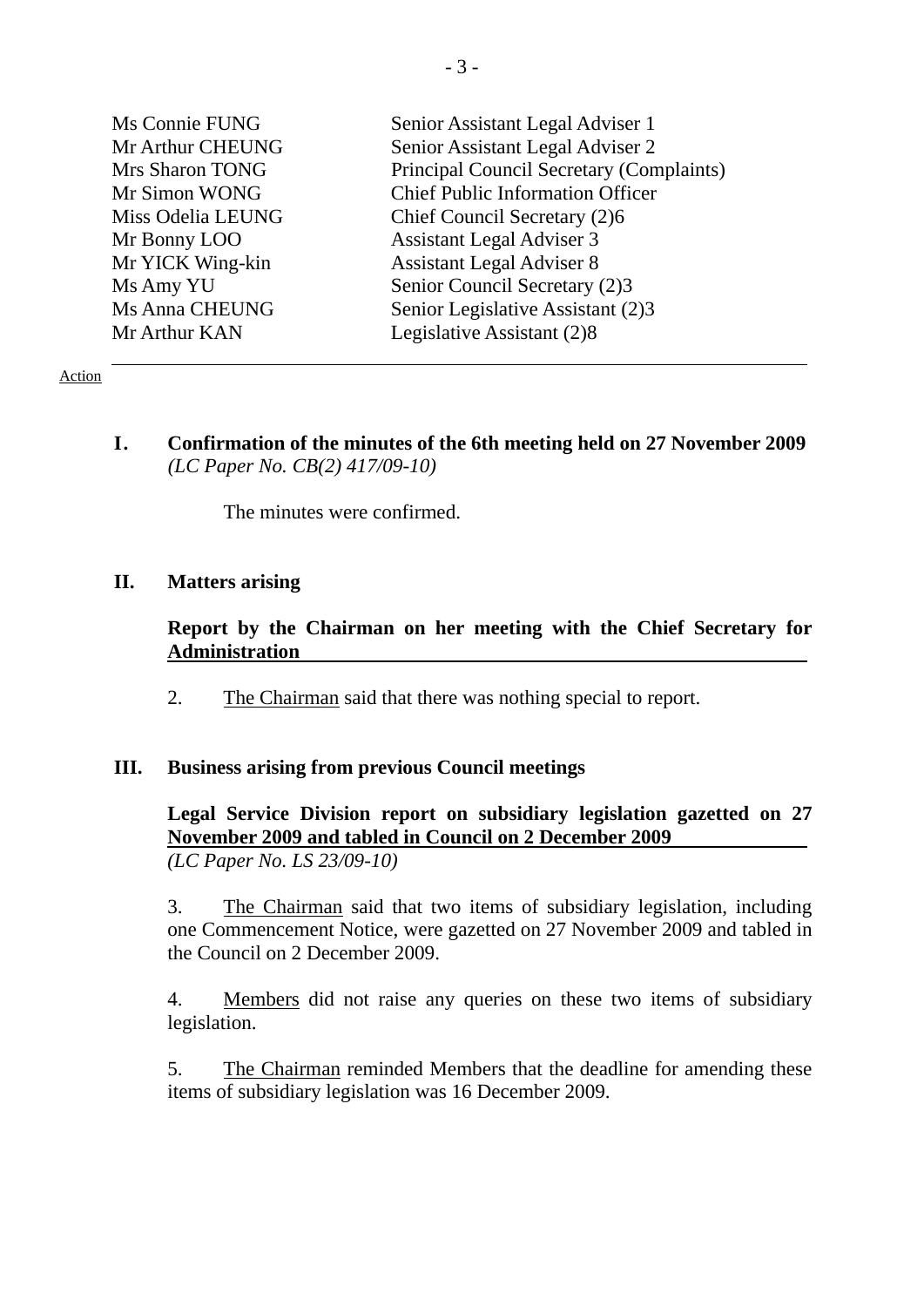# **IV. Further business for the Council meeting on 9 December 2009**

## **Bills - First Reading and moving of Second Reading**

## **Buildings Energy Efficiency Bill**

6. The Chairman informed Members that the Administration had given notice to present the above Bill to the Council on 9 December 2009. House Committee would consider the Bill at its next meeting on 11 December 2009.

## **V. Business for the Council meeting on 16 December 2009**

**(a) Questions** *(LC Paper No. CB(3) 220/09-10)* 

7. The Chairman said that 20 questions (six oral and 14 written) had been scheduled for the meeting.

# **(b) Bills - First Reading and moving of Second Reading**

- 8. The Chairman said that no notice had been received yet.
- **(c) Bills resumption of debate on Second Reading, Committee Stage and Third Reading**

## **Import and Export (Amendment) Bill 2009**

9. The Chairman said that at the House Committee meeting on 20 November 2009, Members did not raise objection to the resumption of the Second Reading debate on the Bill.

## **(d) Government motion**

**Proposed resolution to be moved by the Secretary for Food and Health under the Pharmacy and Poisons Ordinance relating to:** 

- **(i) the Pharmacy and Poisons (Amendment) (No. 4) Regulation 2009; and**
- **(ii) the Poisons List (Amendment) (No. 4) Regulation 2009**

*(Wording of the proposed resolution issued vide LC Paper No. CB(3) 208/09-10 dated 27 November 2009.) (LC Paper No. LS 22/09-10)*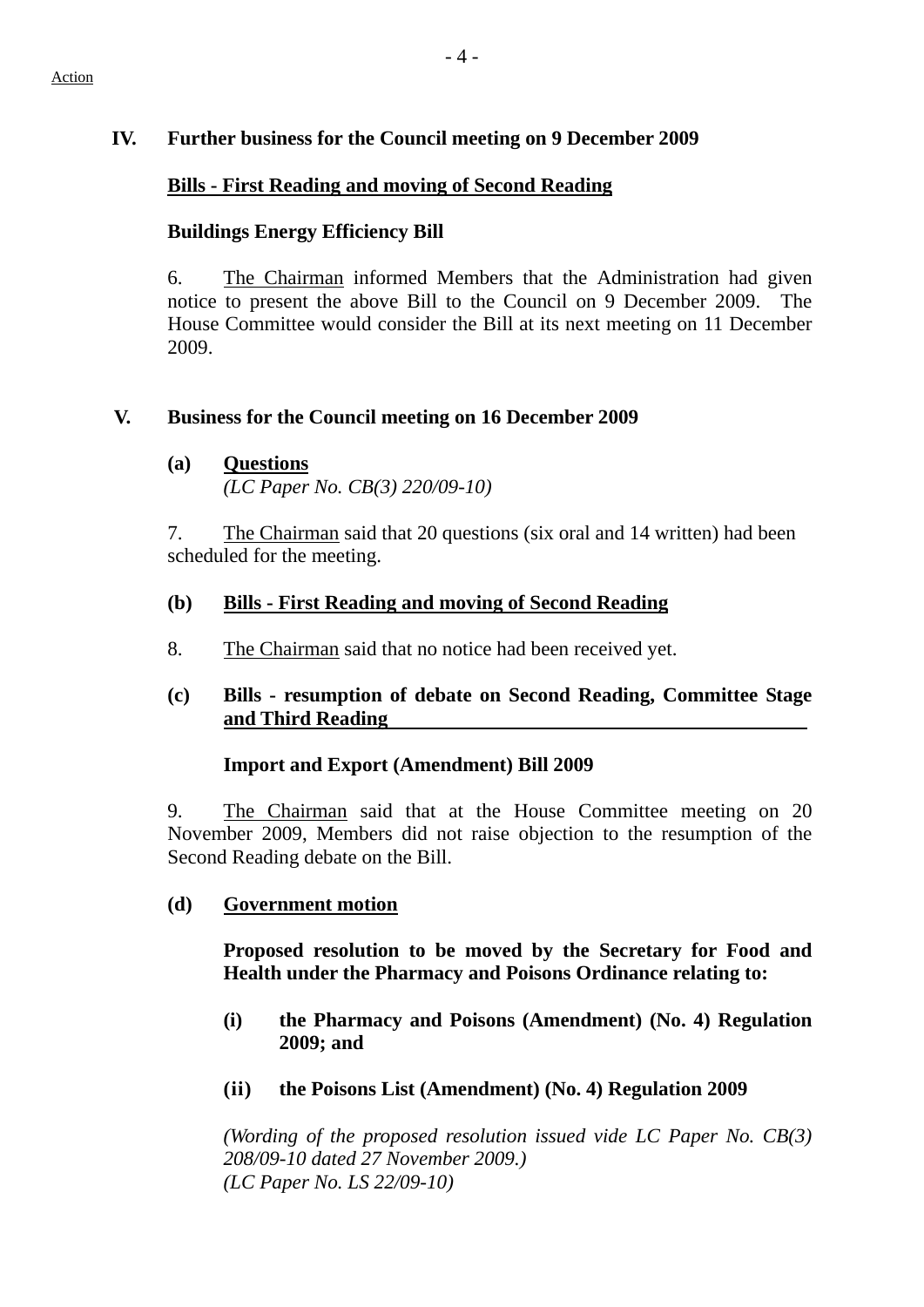10. The Chairman said that the proposed resolution was for seeking the Legislative Council's approval to amend the Pharmacy and Poisons Regulations (the principal Regulations) and Poisons List Regulations to add six substances to Division A of Part I of the Poisons List as contained in the Poisons List Regulations and Division A of the First and Third Schedules to the principal Regulations, so that pharmaceutical products containing any of these substances could only be sold on registered premises of an authorized seller of poisons by a registered pharmacist or in his presence and under his supervision, with the support of prescriptions given by a registered medical practitioner, registered dentist or registered veterinary surgeon.

11. Members did not raise objection to the Administration moving the proposed resolution at the Council meeting.

### **(e) Members' motions**

## **(i) Motion to be moved by Hon Mrs Regina IP LAU Suk-yee**

12. The Chairman said that the subject of the motion to be moved by Mrs Regina IP was "Formulating operational standards for public organizations".

### **(ii) Motion to be moved by Hon CHAN Kin-por**

13. The Chairman said that the subject of the motion to be moved by Mr CHAN Kin-por was "Urging the Government to promote a new occupational culture campaign for work-life balance".

14. The Chairman reminded Members that the deadline for giving notice of amendments, if any, to the motions was Wednesday, 9 December 2009.

### **VI. Report of Bills Committees and subcommittees**

**(a) Report of the Bills Committee on Domestic Violence (Amendment) Bill 2009** 

*(LC Paper No. CB(2) 418/09-10)* 

15. Mr LEE Cheuk-yan, Chairman of the Bills Committee, reported that the Bills Committee had held six meetings and had completed scrutiny of the Bill, which sought to amend the Domestic Violence Ordinance to extend its scope of protection to cover same-sex cohabitants. He referred Members to the Bills Committee's report for details of its deliberations.

16. Mr LEE elaborated that in the light of members' views, the Administration would propose Committee Stage amendments (CSAs) to the Bill, including amending the proposed definition of "cohabitation relationship" to cover a relationship between two persons whether of the same sex or of the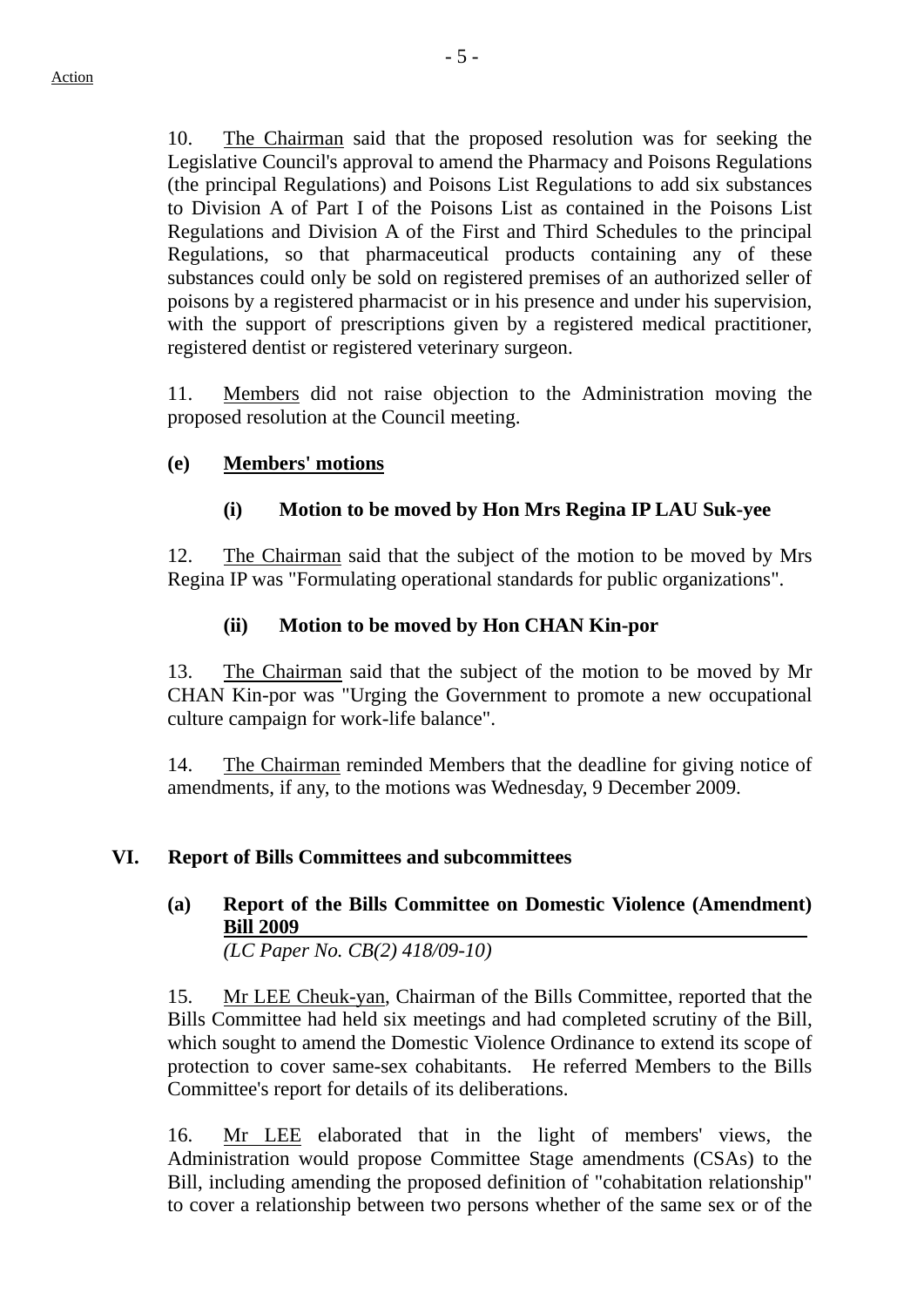opposite sex and adding the factors for determining whether two persons were in a cohabitation relationship. The Bills Committee supported the Administration's proposed amendments.

17. Mr LEE further reported that the Bills Committee supported the resumption of the Second Reading debate on the Bill at the Council meeting on 16 December 2009. The Administration would publish in the Gazette on 31 December 2009 the Commencement Notice to appoint 1 January 2010 as the commencement date of the amended Ordinance, and table the Notice in the Council on 6 January 2010. In order for the amended Ordinance to come into operation as early as practicable, the Bills Committee supported the commencement of the amended Ordinance on 1 January 2010.

18. Mr LEE further said that the Bills Committee noted Dr Margaret NG's intention to move an amendment to the proposed definition of "cohabitation relationship", although Dr NG had not invited the Bills Committee to discuss or consider supporting her proposed amendment. Dr Priscilla LEUNG might also consider amending the proposed definition of "cohabitation relationship". He invited Members to note the deadline for giving notice of CSAs on 7 December 2009.

**(b) Report of the Bills Committee on Public Officers Pay Adjustment Bill**  *(LC Paper No. CB(1) 543/09-10)* 

19. Mr IP Kwok-him, Chairman of the Bills Committee, reported that the Bill sought to reduce the pay of the following public officers by 5.38% -

- (a) civil servants remunerated on pay points on civil service pay scales/Hospital Authority pay scales and public officers remunerated on pay points of the Independent Commission Against Commission (ICAC) Pay Scale with a dollar value exceeding \$48,400;
- (b) Director of Audit; and
- (c) other public officers with a monthly pay of more than \$48,400 who were not civil servants or ICAC officers,

subject to the proviso that no pay point in the upper salary band after the adjustment should be lower than \$48,700, in order that the bottom pay point of the upper salary band was \$300 above the upper limit of the middle salary band.

20. Mr IP elaborated that the Bills Committee had held six meetings and had received views from public bodies (mainly staff associations in the civil service) and subvented organizations. One of the major concerns of the Bills Committee was that while the Government had decided to freeze the pay of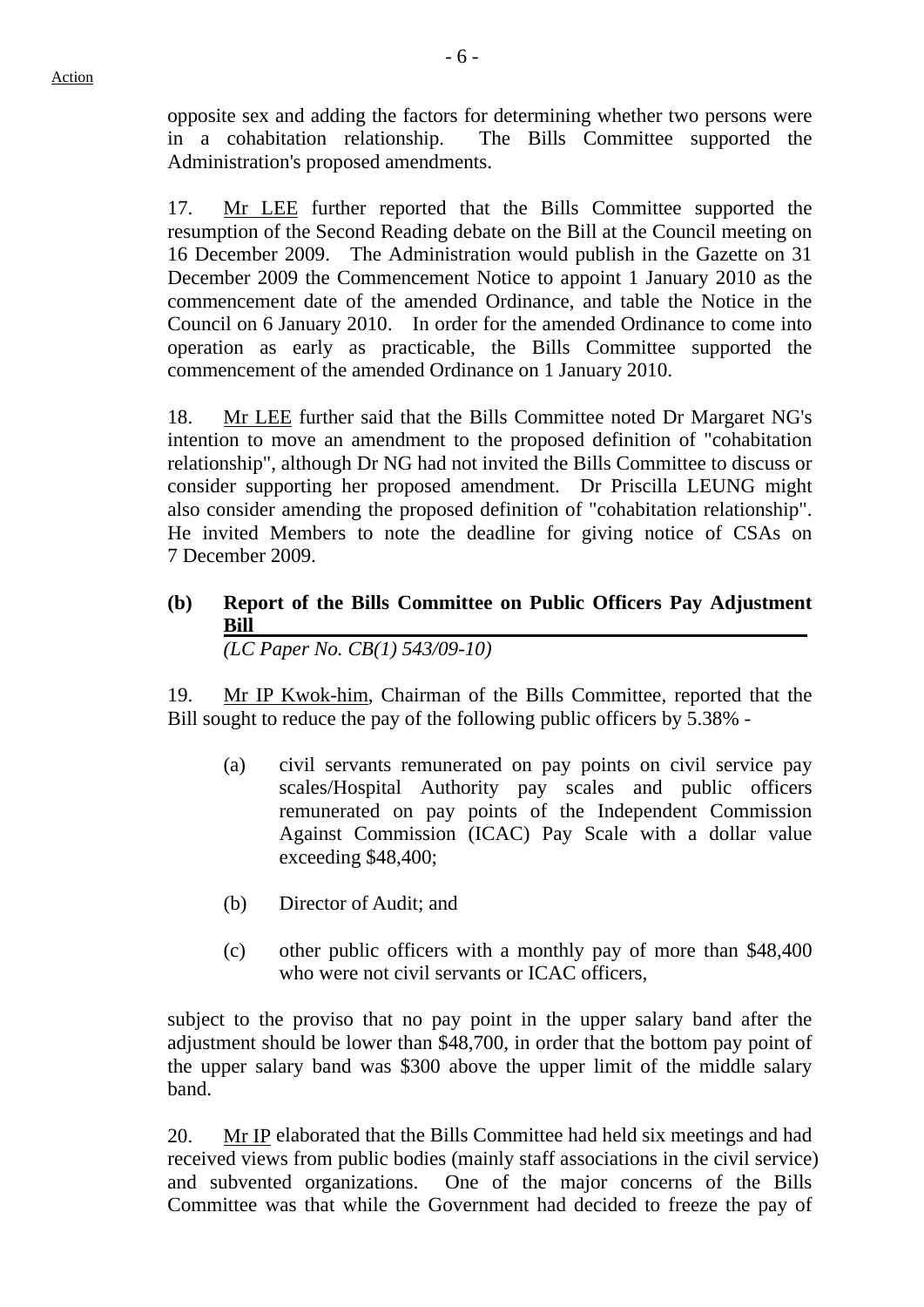civil servants in the lower and middle salary bands, the pay of civil servants in the upper salary band and above was cut by 5.38% which was exactly the same as the 2009 net pay trend indicator of the upper salary band. Members queried why the Administration, after taking into account the same factors, had decided to reduce only the pay of civil servants in the upper salary band and above without any moderation.

21. Mr IP further reported that the Bills Committee noted that the findings of the 2009 Pay Trend Survey were not unanimously accepted and validated by members of the Pay Trend Survey Committee. Some members had requested the Administration to consider moving amendments to the Bill to reduce the proposed adjustment. Other members had requested the Administration to consider various counter proposals with a view to finding a middle ground that might be acceptable to those who would be affected, such as the proposal of moderating the pay reduction rate having regard to the inflation rate. Concern had been expressed by some members that the proposed pay reduction might trigger off a spate of wage cuts in the private sector and hence adversely affect economic recovery. Some members had indicated objection to the implementation of civil service pay reductions by legislation on the ground that it was an abuse of the legislative system and in breach of the contractual spirit.

22. Mr IP said that as at the conclusion of work of the Bills Committee, no members had indicated their intention to move CSAs to the Bill. The Administration would move CSAs to Part 1 of the Schedule to the Bill to make corresponding amendments to the relevant pay scales following the decision of the Chief Executive-in-Council on 20 October 2009 to accept the salary and increment-related recommendations in the Grade Structure Review Reports on the civilian directorate and the disciplined services. The Bills Committee had no objection to the proposed amendments, which were technical in nature.

23. Mr IP added that the Administration had indicated its intention to resume the Second Reading debate on the Bill on 16 December 2009. At the Bills Committee meeting on 20 November 2009, the Bills Committee passed a motion moved by Mrs Regina IP opposing to the resumption of the Second Reading debate on the Bill. He had requested the Administration to take into consideration the motion passed by the Bills Committee.

24. Members noted the report of the Bills Committee.

## **VII. Position on Bills Committees and subcommittees**

*(LC Paper No. CB(2) 421/09-10)* 

25. The Chairman said that there were nine Bills Committees, five subcommittees under the House Committee (i.e. two subcommittees on subsidiary legislation and three subcommittees on policy issues) and six subcommittees under Panels in action. There was one subcommittee on policy issue on the waiting list.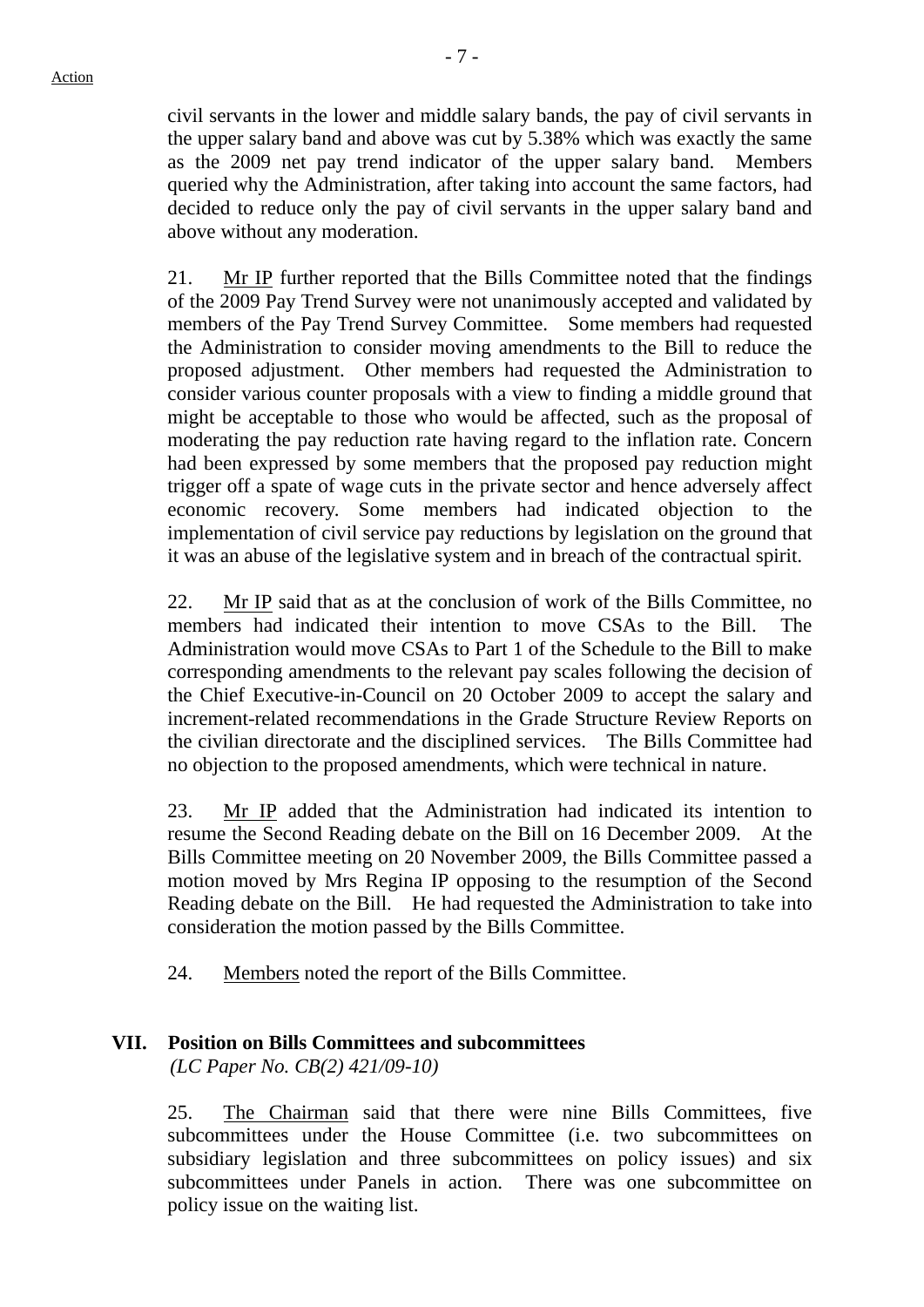## **VIII. Reactivation and commencement of work of the Subcommittee on Combating Fly-tipping under the Panel on Environmental Affairs**   *(LC Paper No. CB(1) 546/09-10)*

26. Ms Audrey EU, Chairman of the Panel on Environmental Affairs (the Panel), said that the problem of fly-tipping had all along been a public concern. To enable more focused discussion on Government's efforts in tackling fly-tipping, the Panel decided at its meeting on 30 March 2009 to set up the Subcommittee to review the existing policies on enforcement against such activities and suggest improvement measures as and when necessary. The Subcommittee was expected to complete its work within the 2008-2009 session.

27. Ms EU further said that during the 2008-2009 session, the Subcommittee had examined the enhanced inter-departmental coordination and enforcement actions against fly-tipping and illegal land filling activities, as well as proposed measures to strengthen control against such activities. The Subcommittee was dissolved after submission of its report to the Panel in August 2009.

28. Ms EU added that in view of the prevalence of fly-tipping and illegal land filling activities, as well as the slow progress in implementing measures to combat such activities by the Administration, the Panel decided at its meeting on 23 November 2009 to seek the approval of the House Committee to reactivate the Subcommittee. As there were already nine subcommittees on policy issues in action, which exceeded the quota of eight, the Subcommittee had been put on the waiting list automatically, and would not be able to commence work until two existing subcommittees had finished their work, or unless the House Committee gave its approval. She appealed to Members to support the reactivation of the Subcommittee and the commencement of its work immediately.

29. The Chairman drew Members' attention to rule 26(b) of the House Rules, which stipulated that where the number of Bills Committees in operation was less than 16, the House Committee might activate subcommittees on the waiting list after having considered the following -

- (i) the number of vacant slots for Bills Committees;
- (ii) the number of bills likely to be introduced to the Council in the next three months;
- (iii) the number of subcommittees on subsidiary legislation already or likely to be appointed by the House Committee; and
- (iv) the availability of resources in the Secretariat.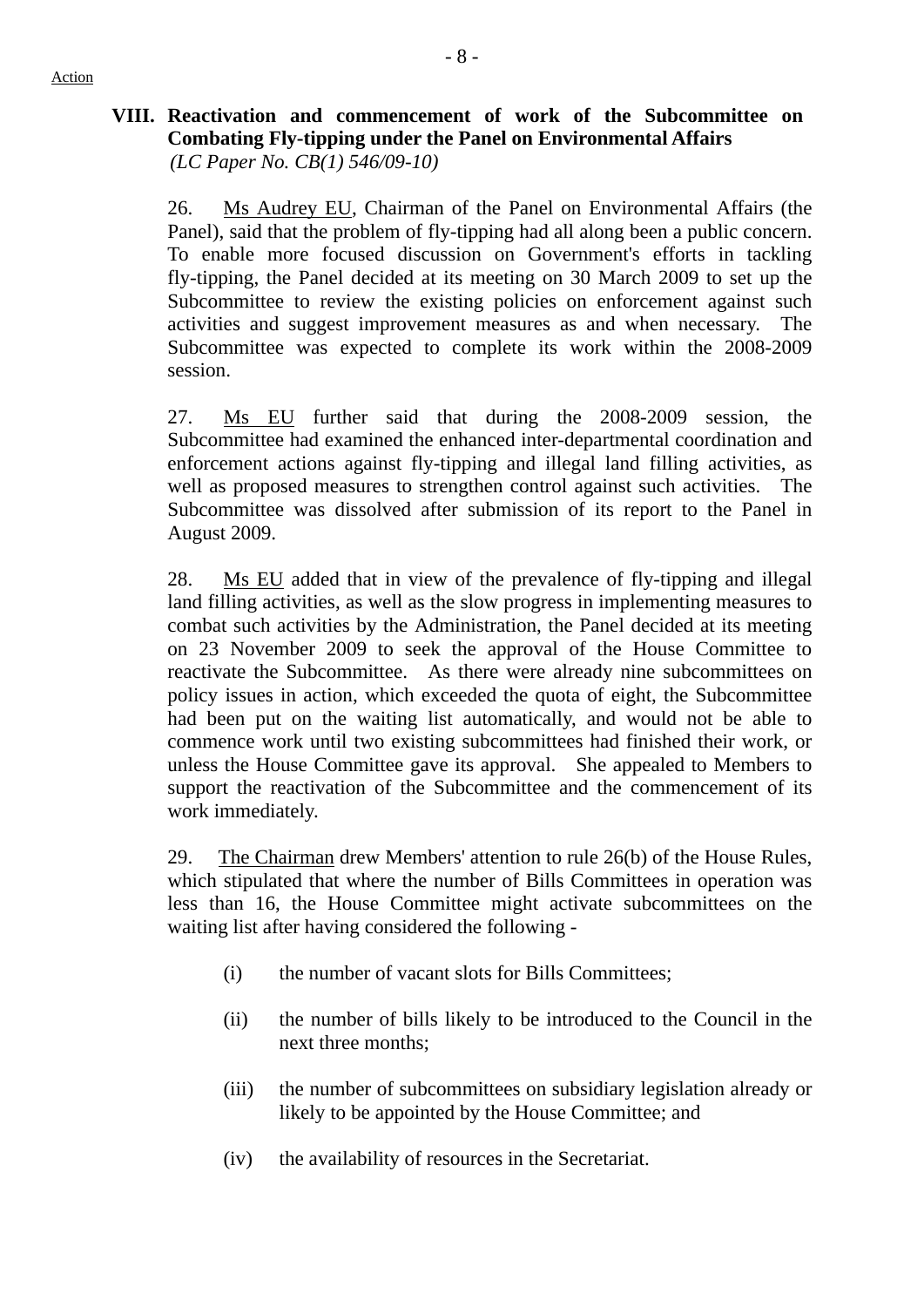30. Regarding (i) above, the Chairman said that currently nine Bills Committees were in action, and there were seven vacant Bills Committee slots.

31. At the invitation of the Chairman, Secretary General (SG) briefed Members on the existing and anticipated workload of the Secretariat. SG elaborated that as nine Bills Committees were currently in action and another eight were expected to be appointed in the coming three months, the number of Bills Committees in operation would likely reach the quota of 16 in the next three months. Coupled with the fact that nine subcommittees on policy issues were in operation and had exceeded the quota of eight, the manpower resources of the Secretariat had been stretched to the limit. SG added that in the paper submitted for the House Committee meeting on 20 November 2009 on the proposed continuation of work of five subcommittees on policy issues, Members were advised that notwithstanding the current staffing complement of the Secretariat to cater for a maximum number of 48 committees only, the Secretariat would try to absorb the servicing of 55 committees. As no Bills Committee had been formed to study the Import and Export (Amendment) Bill 2009, the Secretariat would be able to cope with the servicing of one more subcommittee. SG further said that as some new recruits were expected to report duty in about two months' time, she hoped that the Subcommittee, if reactivated, would commence its work at a later stage when there would be a fuller staff complement in the Secretariat.

32. The Chairman invited Members' views on the proposed reactivation of the Subcommittee.

33. Mr IP Kwok-him said that while he agreed on the need to study the problem of fly-tipping, the factors to be considered were not only the availability of resources in the Secretariat but also the capacity of Members to cope with the work of a large number of subcommittees. He observed that some committees had already had difficulties in having a quorum at their meetings; the availability of venues for holding meetings should also be considered. In his view, instead of forming a subcommittee, the Panel might consider convening special meetings to study the subject matter. He added that whilst SG had indicated that the Secretariat would make its best endeavour to complement the work of Members, Members belonging to the Democratic Alliance for the Betterment and Progress of Hong Kong (DAB) were concerned about the capacity of Members to cope with the work of a large number of subcommittees.

34. The Chairman said that in terms of work to Members, the holding of special meetings by the Panel or by the Subcommittee did not have much difference.

35. Mr IP Kwok-him said that should a subcommittee be appointed to study certain subject matters, there would be a greater tendency to hold more meetings. He expressed reservations about the proposed reactivation of the Subcommittee.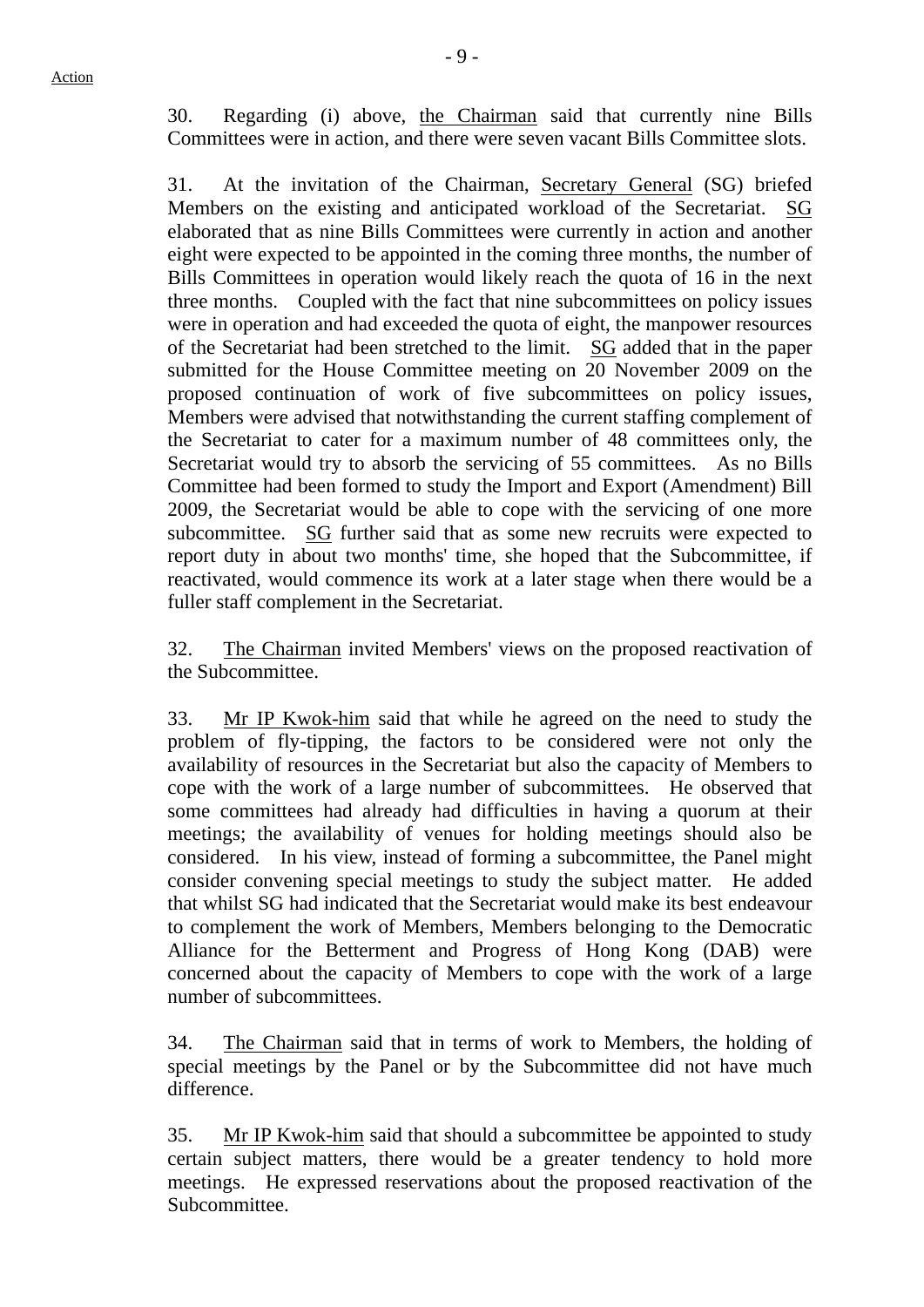36. Ms Emily LAU said that she was not a member of the Panel. In her view, if the Panel considered it necessary to reactivate the Subcommittee and the Secretariat could cope with the additional workload, the Subcommittee should be allowed to commence its work. She stressed that one of the main functions of the Legislative Council was to monitor Government policies, and Members should discharge their work as long as resources were available to complement the work. She would not accept Members not taking up a task which was considered necessary and where resources permitted.

37. Mr IP Kwok-him clarified that he had not said that Members should not follow up the matter. He had only pointed out that in considering whether the Subcommittee should be reactivated, Members should take into account their capacity to cope with the anticipated work.

38. The Chairman also pointed out that Mr IP Kwok-him had only raised his concern about the capacity of Members to cope with the additional work.

39. Ms Emily LAU considered that as the proposal to reactivate the Subcommittee was made by the Panel, the Panel Chairman should clarify whether Panel members could cope with the additional work to be generated.

40. Ms Audrey EU said that the problem of fly-tipping was a common concern to Members belonging to different political parties and groupings, in particular Members returned by geographical constituencies in the New Territories. During the Third Legislative Council, the Panel had convened special meetings to discuss the matter without appointing a subcommittee. In view of the lack of progress in tackling the problem, at the suggestion of Mr LEE Wing-tat, the Subcommittee was formed under the Panel in the 2008-2009 session to study the matter. Under the chairmanship of Mr LEE Wing-tat, the Subcommittee was then expected to complete its work in the 2008-2009 session and had submitted its report to the Panel in August 2009. However, as the Administration was slow in implementing measures to combat fly-tipping, Mr LEE considered it necessary to reactivate the Subcommittee in the current session. According to her understanding, Mr LEE had undertaken several rounds of consultation with all Panel members before formally raising his proposal with the Panel, and Panel members belonging to different political parties and groupings, including Mr CHEUNG Hok-ming and Mr CHAN Hak-kan of DAB, had indicated their support for reactivating the Subcommittee. When the proposal was discussed at the Panel meeting on 23 November 2009, the Panel decided to seek the approval of the House Committee to reactivate the Subcommittee.

41. The Chairman said that as only nine Bills Committees were in operation, the Secretariat was able to cope with the servicing of the Subcommittee. However, the resources in the Secretariat would be stretched to the limit when the number of Bills Committees in operation reached the quota of 16. In her view, should the Subcommittee be reactivated, it should take into account the capacity of the Secretariat in scheduling its meetings.